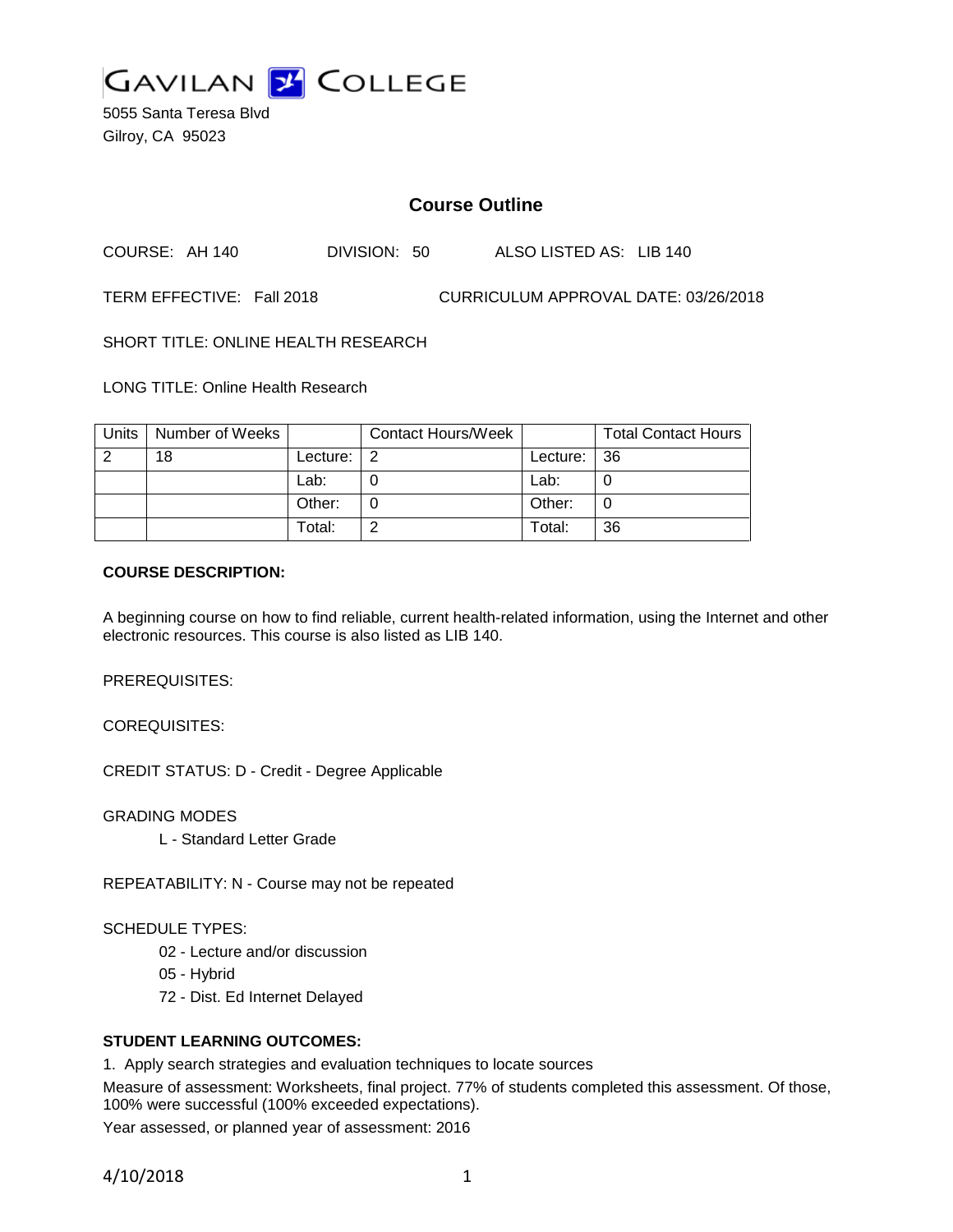Semester: Spring

2. Assess the quantity, quality and relevance of the search results from relevant health information sources.

Measure of assessment: Worksheets, final project. 77% of students completed this assessment. Of those, 100% were successful (100% exceeded expectations).

Year assessed, or planned year of assessment: 2016

Semester: Spring

3. Examine and compare information from various sources in order to evaluate reliability, validity, accuracy, authority, timeliness and point of view bias

Measure of assessment: Worksheets, final project, final exam. 85% of students completed this assessment. Of those, 100% were successful (100% exceeded expectations).

Year assessed, or planned year of assessment: 2016

4. Differentiate types of sources cited and apply correct elements of a citation for a wide range of resources Measure of assessment: 85% of students completed this assessment. Of those, 100% were successful (100% exceeded expectations). Worksheets, forums postings, final project.

Year assessed, or planned year of assessment: 2016

Semester: Spring

5. Construct citations using the American Psychological Association (APA) standard.

Measure of assessment: Worksheets, forums postings, final project

Year assessed, or planned year of assessment: 2018

Semester: Spring

## **CONTENT, STUDENT PERFORMANCE OBJECTIVES, OUT-OF-CLASS ASSIGNMENTS**

Curriculum Approval Date: 03/26/2018

4 Hours

Introduction to the course and quiz. Post introductory discussion and evaluate article discussing profit vs non-profit medical advice.

Objectives: students will be able to navigate course content and evaluate narrative articles.

**Out of Class Assignments:** Read online articles and watch online videos discussing article analysis criteria.

5 Hours

Using search engines with Boolean logic, phrase searching and truncation. Using subject directories.

Objectives: students will be able to construct searches using Boolean logic, phrases and truncation. Students will be able to evaluate websites and trace articles to their funding sites.

Out of Class Assignments: Completed assignments require knowledge of criteria for evaluating websites and using course software to communicate with instructor and fellow students.

4.5 Hours

Using search tools in periodical databases. Writing bibliographic citations for journal articles. Professional vs. popular journals.

Objectives: Students will be able to write bibliographic citations for articles, distinguishing between professional and popular journal articles.

Out of Class Assignments: Completed assignments require knowledge of searching using specialized subscription databases.

4 Hours

Searching online catalogs using field searching, keyword searching and phrase searching.

Objectives: Students will be competent in searching the online public access catalogs (OPACs) of local academic and public libraries for health information.

Out of Class Assignments: Completed assignments require knowledge of search methods using various local public and academic library OPACs. Commence work on Annotated Bibliography Project. 4 Hours

Online health and medical reference sources: encyclopedias, handbooks, dictionaries and other sources. Other health-related sites of interest on the Internet.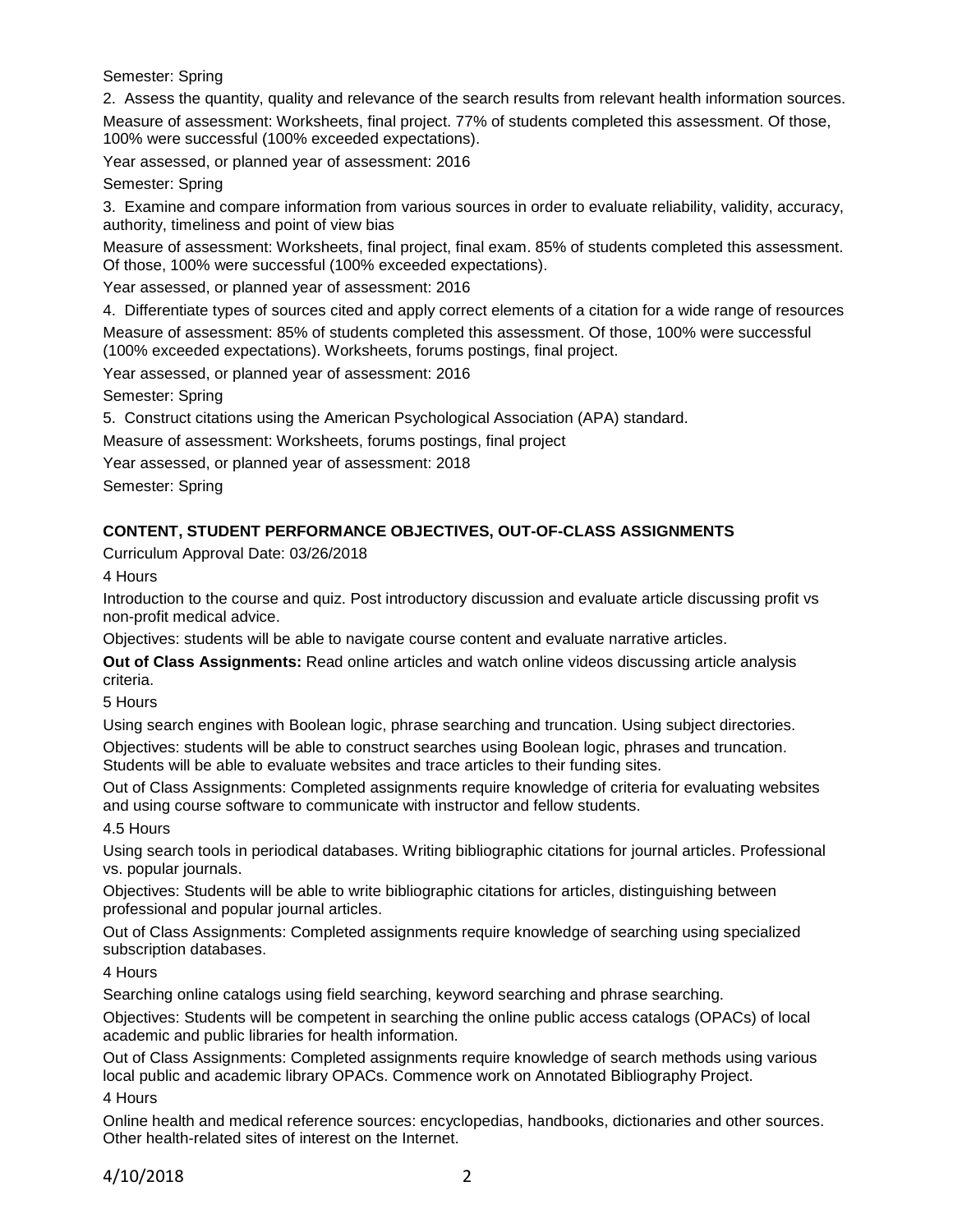Objectives: Students will become competent in using online health and medical sources.

Out of Class Assignments: Complete assignments require knowledge of search techniques of various online medical sources. Continued work on Annotated Bibliography Project.

5 Hours

Introduction to the myriad government-supported websites for medical information and education, such as Medline, National Institute of Health websites, US Dept. of Health & Human Services, Office of the Surgeon General, Center for Disease Control, and health statistics.

Objectives: students will gain experience in searching government sites to find statistics, clinical studies, best practice initiatives, dietary guidelines, etc.

Out of Class Assignments: Students will complete online assignments covering various portals of government health information.

4 Hours

Introduction to new technologies such as wikis, blogs, tag files, and portray relation to health and medical industries.

Objectives: Students will understand how technologies keep changing and adding more layers to information searches. They will differentiate between sources of information (American Medical Association documents versus Joe Public's blog about his appendectomy), primary versus secondary sources, and their reliability.

Out of Class Assignments: Completed assignment requiring knowledge of newer technologies and what type of information is available compared to more traditional databases.

4 Hours

Review of all sources and formats. Annotated Bibliography Project due.

Final Exam due.

Objectives: Students will review all sources and formats from the class.

#### **METHODS OF INSTRUCTION:**

Lecture, discussion, distance education, quizzes, exams.

#### **OUT OF CLASS ASSIGNMENTS:**

Required Outside Hours: Assignment Description: Complete Bibliography Project and Final Exam. See content section of course outline.

#### **METHODS OF EVALUATION:**

Writing assignments Percent of total grade: 20.00 % 20% - 25% Written homework; Reading reports; Term papers Problem-solving assignments Percent of total grade: 40.00 % 40% - 60% Homework problems; Quizzes; Exams Skill demonstrations Percent of total grade: 10.00 % 10% - 15% Class performance; Performance exams Objective examinations Percent of total grade: 15.00 % 15% - 25% Multiple choice; True/false; Matching items; Completion

## **REPRESENTATIVE TEXTBOOKS:**

n/a